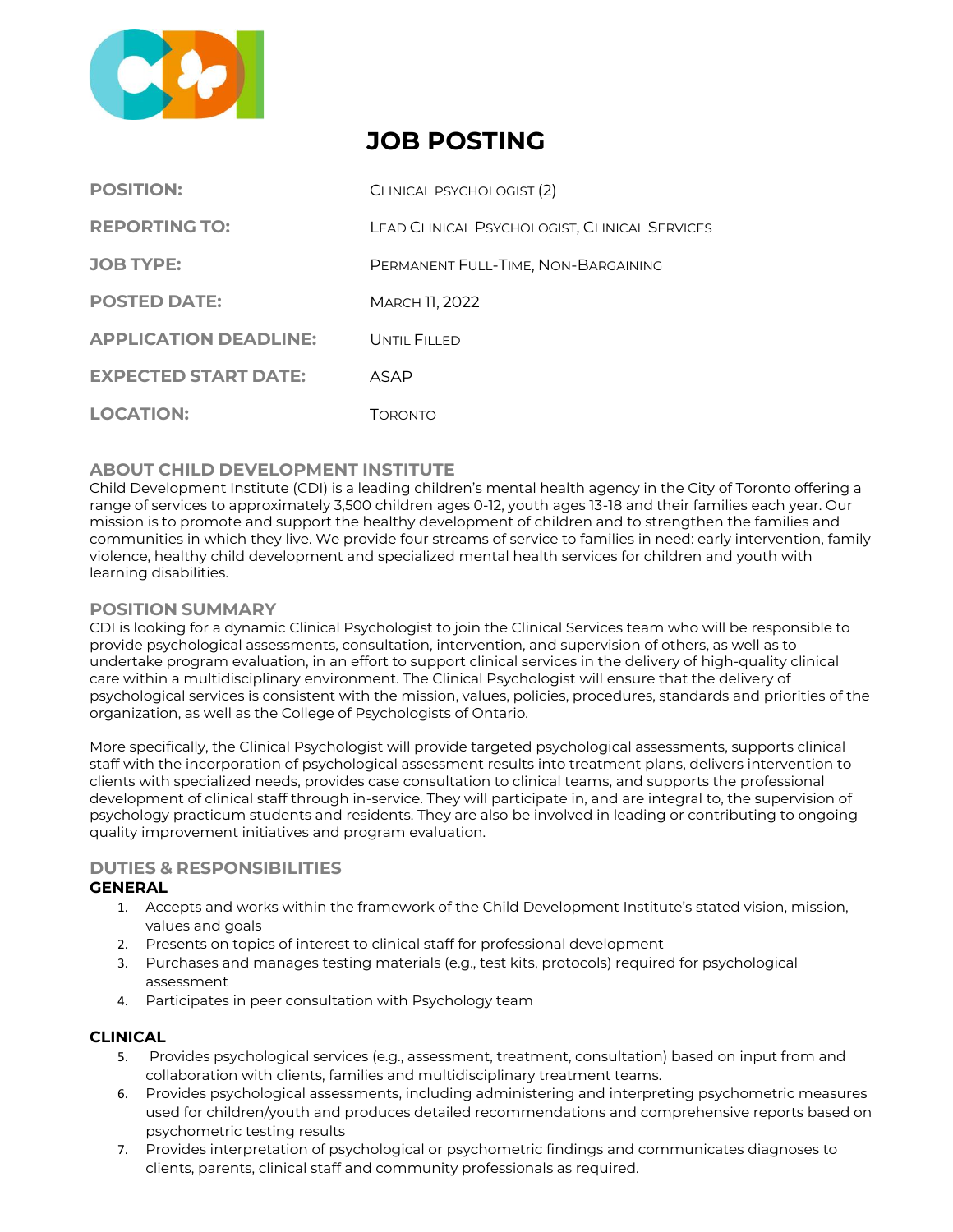- 8. Works effectively as an integral part of a multidisciplinary team to provide the psychology lens in case and program consultation.
- 9. Maintains a current knowledge of relevant clinical practices and models and related theory and research. Interprets research findings related to current best practices as appropriate.
- 10. Participates in case conferences, team meetings and community of practice meetings to inform, assess and provide consultation for guiding treatment
- 11. When feasible, provides direct treatment for select clients and/or co-leads therapeutic groups.
- 12. Provides supervision of Psychology Residents and/or Psychology graduate students as needed
- 13. Keeps accurate records of activities, including contact with clients, consultation with staff, and supervision of students.

# **RESEARCH AND EVALUATION**

- 14. Participates in and/or leads program evaluations and continuous quality improvement initiatives.
- 15. Designs measures, sampling techniques, and instruments to measure results; follows protocols for gathering qualitative and/or quantitative data and analyzing data.
- 16. Support teams to make effective use of evaluation results and to integrate learnings into planning and decision making
- 17. Assess data quality and support monitoring to ensure regular, valid, and complete data collection
- 18. Designs, develops and implements surveys to determine client satisfaction with specific programs
- 19. Write or contribute to evaluation reports and presentations that communicate learning, outcomes, and their applications
- 20. Maintains current knowledge of and adopt best practices in evaluation methods and approaches.
- 21. May assume a lead role in projects and initiatives

# **MINIMUM QUALIFICATIONS AND SKILLS**

- Doctoral Degree in Psychology from an accredited University and registration with the College of Psychologists of Ontario
- Minimum 7 + years of Clinical Psychology experience or ability to register in Supervised Practice with the College of Psychologists of Ontario within 3 months of hire
- Knowledge of and experience with:
	- o evidence-based (e.g. EBP)/ evidence-informed practice and
	- o measurement based care
- Knowledge of and/or experience with behaviorally based EBPs (e.g., CBT, DBT) and emotion focused treatments (e.g., EFT, EFFT) are an asset
- Experience working with clients who have post-traumatic stress/developmental trauma, disruptive disorders and neurodiversity
- Extensive knowledge and experience providing psychological assessment, intervention, and consultation to children and adolescents ages 0-18, who have diverse backgrounds/social locations, and present with a range of presenting clinical concerns
- Strong knowledge of outcome-based evaluations and collective impact approaches
- Knowledge of and/or experience working with young children (0 6 years old) within school based milieu treatment programs and parents of clients aged 0 – 6
- Excellent analytical and flexible problem-solving abilities
- Exceptional communication skills, both written and oral
- High level of computer proficiency
- Excellent leadership, interpersonal and teamwork skills
- Strong organizational, time management, and prioritizing skills with the ability to handle complex and varied workload.
- Able to deal with people sensitively, tactfully, diplomatically, and professionally at all times.
- Demonstrated ability to work in a respectful manner with groups of diverse backgrounds and experiences.
- Commitment to continuous learning and professional development: supervision, program development, leadership, research (scientist-practitioner model).
- Sound knowledge of relevant legislation.
- Strong understanding of ethical principles relevant to clinical psychology and ability to engage in ethical decision making.